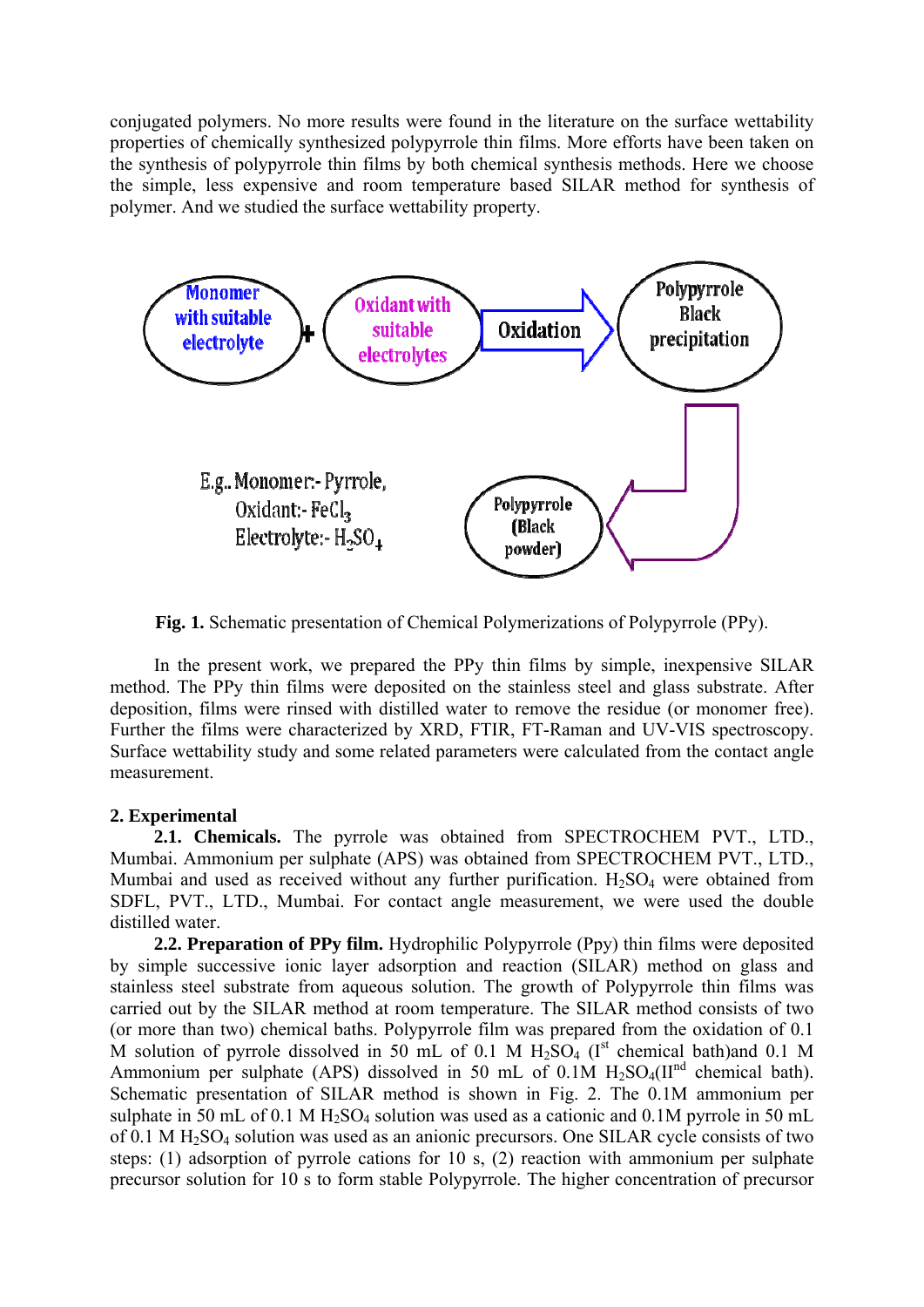solutions resulted in to a higher growth rate but the quality of the film was poor due to powdery deposit. In order to prepare monomer free deposited film, after complete deposition, the deposited films were rinsed with double distilled water.



**Fig. 2.** SILAR method based Polypyrrole synthesis

**2.3. Characterization.** The chemically polymerized films were characterized by different physico and chemical methods. Thickness measurement was carried out with the help of surface profiler. The structural study was made with the help of X-ray diffraction (a Bruker D8-Focus diffractometer (XRD) operating with a Cu Kα radiation source filtered with a graphite monochromator  $(\lambda=1.5406 \text{ Å})$  and FTIR spectroscopy was studied with the Fourier transform infrared spectrum (FT-IR), which was recorded between 4000 and 450 cm-1 at a spectral resolution of 2 cm<sup>-1</sup> on a Perkin–Elmer 1710 spectrophotometer. UV-VIS absorption study was made using a 119 SYSTRONICS UV–Vis spectrophotometer. The FT-Raman spectrum was recorded with the help of FT-Raman spectrometer. For contact angle measurement, a water droplet of about 10 µL was placed on the surface of hydrophilic polypyrrole thin films using micro syringe. Static contact angles (θ) of polypyrrole thin films were measured from a water drop placed on the sample surface using Rame–Hart contact angle meter.

### **3. Results and discussion**

**3.1. Thickness measurement.** Thickness measurement of deposited polypyrrole thin films was measured with the help of surface profiler. Fig. 3 shows the polypyrrole film thickness variation with number of deposition cycles. The rate of increase in the thickness is nonlinear, which has been attributed to the growth by nucleation and oligomer formation process and/or pyrrole radical anions. More nucleation sites contribute to polymerization during the growing procedure. Furthermore, slight decrease in film thickness observed could be attributed to the formation of outer overgrowth particles layer which may develop stress to cause elimination, resulting in peeling off the film after the film reaches at maximum thickness. We got the maximum thickness of 2500  $A<sup>0</sup>$  at 20 deposition cycles.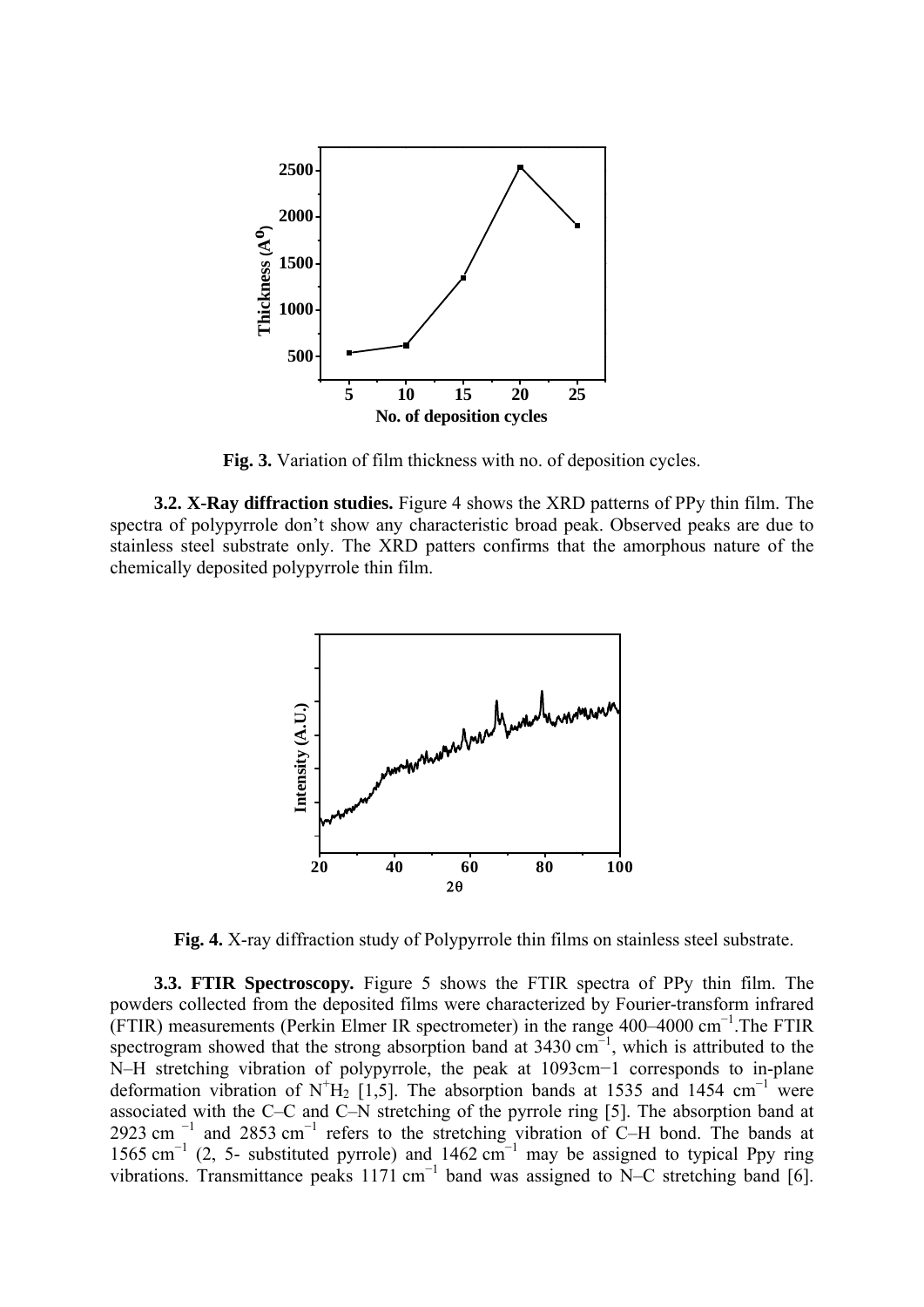The peaks at 1546 and 1460 cm<sup>-1</sup> are attributed to the antisymetric and symmetric pyrrole ring vibrations. The peaks at 1307 and 1047 cm<sup>-1</sup> are ascribed to in-plain C–H deformation and in-plain N–H stretching vibrations, respectively. The peak at  $1310 \text{ cm}^{-1}$  is responsible for N-H deformation vibration [7]. The strong peaks at 1172 and 913 cm<sup>-1</sup> demonstrate the doping state of PPy. The bonds at 966, 678 and 794 cm<sup>-1</sup> present C–C and C–H out of plane ring deformation vibrations [4].



**Fig. 5.** FTIR spectroscopy of Polypyrrole thin film.

**3.4. FT-Raman Spectroscopy.** Figure 6 shows the FT-Raman spectra of PPy thin film.



**Fig. 6.** FT-Raman spectroscopy of Polypyrrole thin film

The strong band located at approximately 1586  $cm^{-1}$  represents the C=C backbone stretching of PPy [8, 9]. The double peaks at about 1046 and 1077 cm<sup>-1</sup> are assigned to the C-H in plane deformation, i.e. one is representing the C–H in-plane bending associated radical cation and another is representing the C–H in-plane bending associated with dication [8]. The other peaks at approximately 1328 and 1378 cm<sup>-1</sup> are attributed to the ring-stretching mode of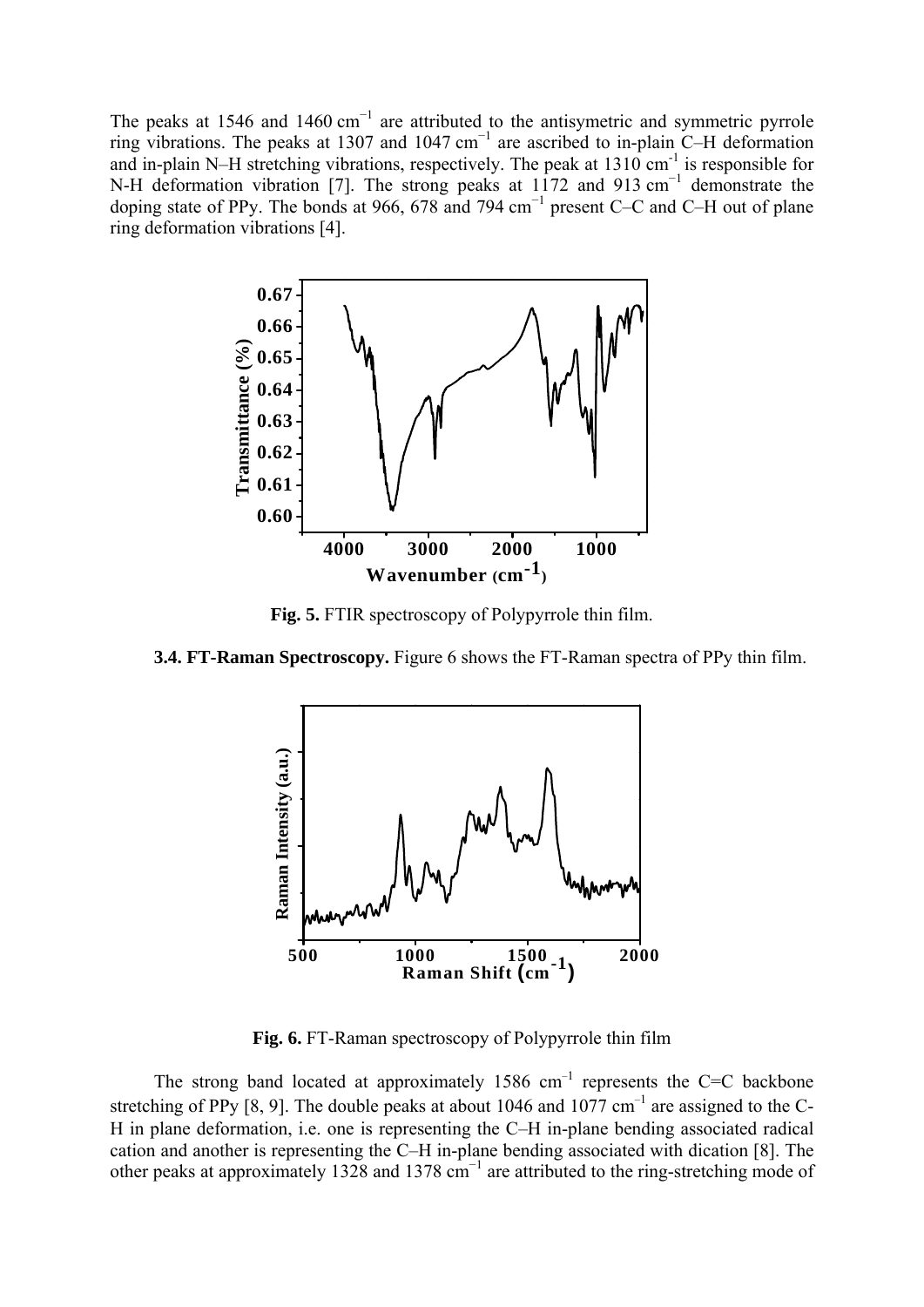PPy [9] i.e. C–N stretching vibrations [8] in polypyrrole. The bands located at about 932 and 971 cm<sup>-1</sup> are shifted by small value from the earlier reported value which are assigned to the ring deformation associated with dication (bipolaron) and radical cation (polaron), respectively [8, 9]. The bands at  $1370 \text{ cm}^{-1}$  belonged to the ring stretching, which are assigned to the oxidized species of PPy according to the literatures [8-11].

**3.5. UV-vis spectroscopy.** The UV-Vis spectroscopy of polypyrrole thin film is shown in the Fig. 7. The UV-Vis spectrum of polypyrrole features two absorption bands. The broad one is above the 650 nm and another is narrow and centered at nearly 431 nm. The films displayed strong absorption peaks at 431 nm, assigned as transitions from the PPy valence band to an anti-bipolarons band. Intense, broad absorptions are also occurred. This broad absorption is attributed to electron transitions from the polypyrrole valence band to a second bipolarons band in the band gap [12].



**Fig. 7.** UV-vis spectroscopy of Polypyrrole thin film.

**3.6. Surface wettability study.** The surface wettability properties are studied by means of Contact angle meter. As the number of deposition cycles increases the value of contact angle decreases from 48 deg to 30 deg shown in Fig. 8. The values of surface tension, surface energy and work of adhesion were calculated from the formulae as [13]:

$$
\gamma_{sl} = \gamma_{lv} + \gamma_{sv} - 2\sqrt{\gamma_{lv}\gamma_{sv}}e^{-0.000125(\gamma_{lv} - \gamma_{sv})^2},\tag{1}
$$

$$
\gamma_{sv} = \left[ \gamma_{lv} + \frac{1}{4\beta\gamma_{lv}} \sec^4\left(\frac{\theta}{2}\right) \right] \pm \sqrt{\gamma_{lv} + \frac{1}{4\beta\gamma_{lv}} \sec^4\left(\frac{\theta}{2}\right) - \frac{1}{2\beta} \right]^2 - \gamma_{lv}^2},
$$
(2)

$$
W_a = \gamma_{sv} + \gamma_{lv} - \gamma_{ls} \,,\tag{3}
$$

where,  $\gamma_{sl}$  is the surface tension in mN/m,  $\gamma_{sv}$  is the surface energy in mJ/m<sup>2</sup>,  $\gamma_{lv}$  is the surface tension of water which is equal to 71.99 mN/m [13], and  $W_a$  is the work of adhesion in  $mJ/m<sup>2</sup>$ .

The calculated values are summarized in the table 1. As the deposition cycles increases the value of surface tension goes on decreases from 19.60 mN/m to the 11.68 mN/m. This is due to formation of amorphous nature of chemically synthesized polypyrrole thin film.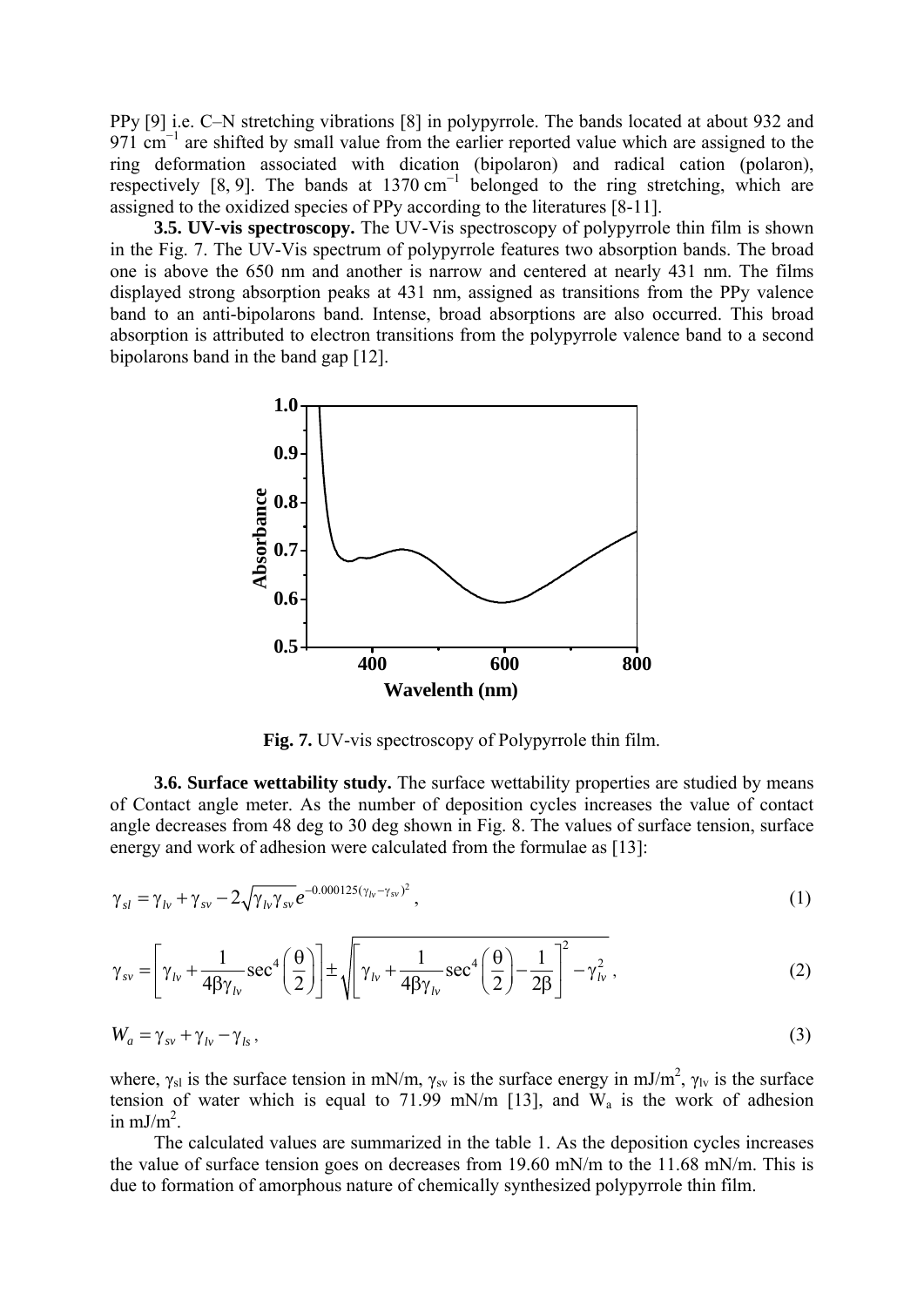

**Fig. 8.** Surface wettability study.

- (a) Contact angle of PPy thin film deposited at 5 deposition cycles,
- (b) Contact angle of PPy thin film deposited at 10 deposition cycles,
- (c) Contact angle of PPy thin film deposited at 15 deposition cycles,
- (d) Contact angle of PPy thin film deposited at 20 deposition cycles,
- (e) Contact angle of PPy thin film deposited at 25 deposition cycles.

| Deposition cycle | Contact angle<br>$+2$ | Surface tension<br>$\gamma_{\rm sl}$ , mN/m | Surface energy<br>$\gamma_{\rm sv}$ mJ/m <sup>2</sup> | Work of<br>adhesion<br>$W_a$ , mJ/m <sup>2</sup> |
|------------------|-----------------------|---------------------------------------------|-------------------------------------------------------|--------------------------------------------------|
|                  | $48^\circ$            | 19.60                                       | 26.21                                                 | 78.60                                            |
| 10               | 45 $^{\circ}$         | 18.02                                       | 26.81                                                 | 80.78                                            |
| 15               | 40 $^{\circ}$         | 15.98                                       | 27.65                                                 | 83.66                                            |
| 20               | $30^{\circ}$          | 11.68                                       | 28.97                                                 | 89.28                                            |
| 25               | $33^{\circ}$          | 13.04                                       | 28.65                                                 | 87.60                                            |

Table 1. Comparative study of thermodynamic surface parameter.

## **4. Conclusions**

In conclusion, the water insoluble Ppy was successfully synthesized by SILAR (Successive Ionic Layer Adsorption and Reaction) method. The synthesized polypyrrole are amorphous and hydrophilic in nature. The deposition cycles controls the thickness, contact angle, surface energy and work of adhesion. The FTIR and FT-Raman spectrum gives the detail information of polypyrrole structure. The formation of polaron and bi-polaron states of polymer film was confirmed by UV-Vis spectroscopy.

### *Acknowledgements*

*Authors are very grateful to Department of Science and Technology, New Delhi, for financial support under the DST-PURSE scheme at Shivaji University, Kolhapur.* 

### **References**

[1] C. Cui, G. Wu, H. Yang, S. She, J. Shen, B. Zhou, Z. Zhang // *Electrochim. Acta* **55** (2010) 8870.